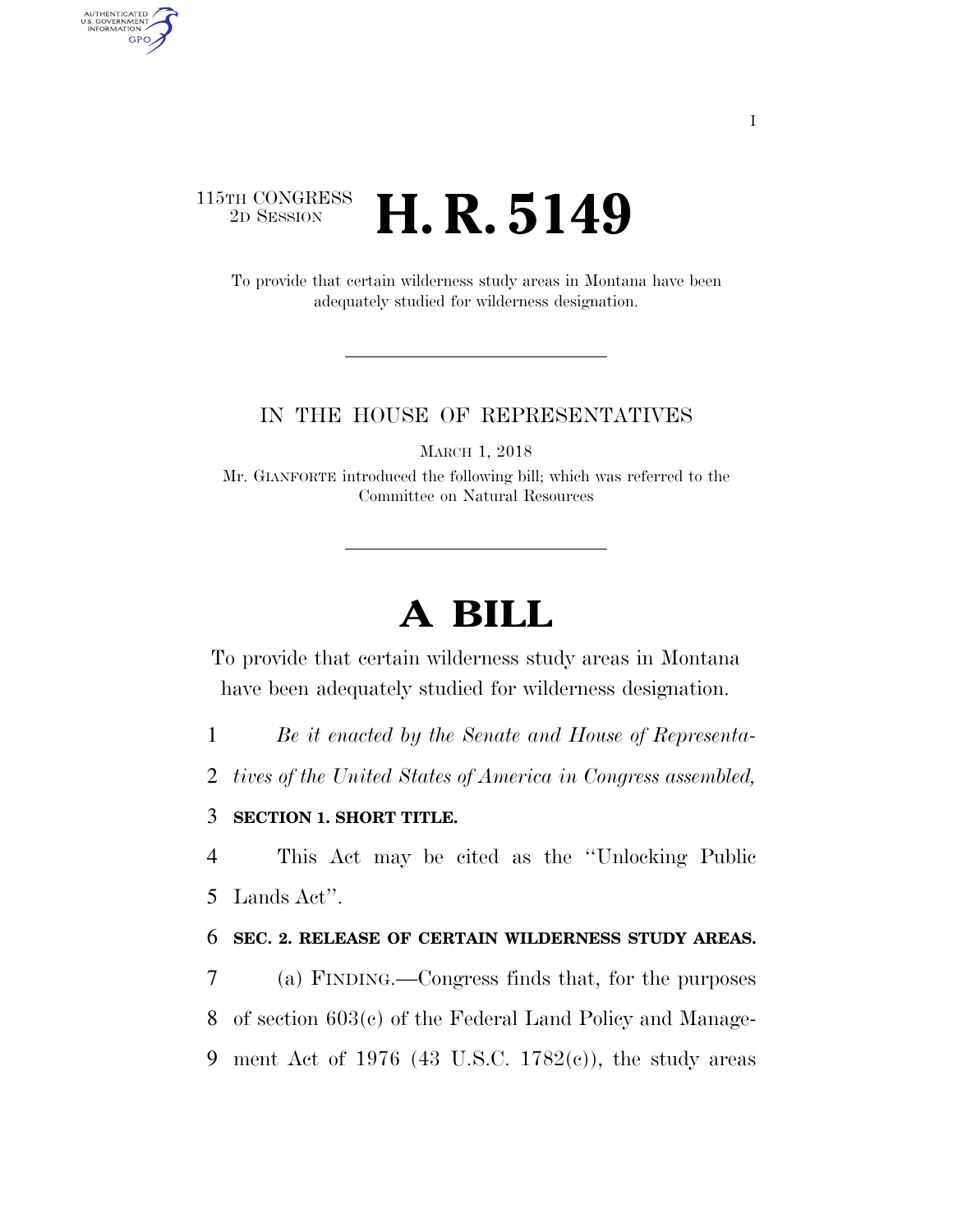| 1              | described in subsection (c) have been adequately studied |
|----------------|----------------------------------------------------------|
| $\overline{2}$ | for wilderness designation.                              |
| 3              | (b) RELEASE.—A study area described in subsection        |
| $\overline{4}$ | $(e)$ —                                                  |
| 5              | $(1)$ is no longer subject to section 603 $(c)$ of the   |
| 6              | Federal Land Policy and Management Act of 1976           |
| $\overline{7}$ | $(43 \text{ U.S.C. } 1782(e))$ ; and                     |
| 8              | (2) shall be managed in accordance with land             |
| 9              | management plans adopted under section 202 of the        |
| 10             | Federal Land Policy and Management Act of 1976           |
| 11             | $(43 \text{ U.S.C. } 1712).$                             |
| 12             | (c) DESCRIPTION OF STUDY AREAS.—The study                |
| 13             | areas referred to in subsections (a) and (b) are—        |
| 14             | (1) the Axolotl Lakes Wilderness Study Area;             |
| 15             | (2) the Bell/Limekiln Canyons Wilderness                 |
| 16             | Study Area;                                              |
| 17             | (3) the Henneberry Ridge Wilderness Study                |
| 18             | Area;                                                    |
| 19             | (4) the Hidden Pasture Wilderness Study Area;            |
| 20             | (5) the Twin Coulee Wilderness Study Area;               |
| 21             | (6) the Black Sage Wilderness Study Area;                |
| 22             | (7) the Blacktail Mountains Wilderness Study             |
| 23             | Area;                                                    |
| 24             | (8) the Centennial Mountains Wilderness Study            |
| 25             | Area;                                                    |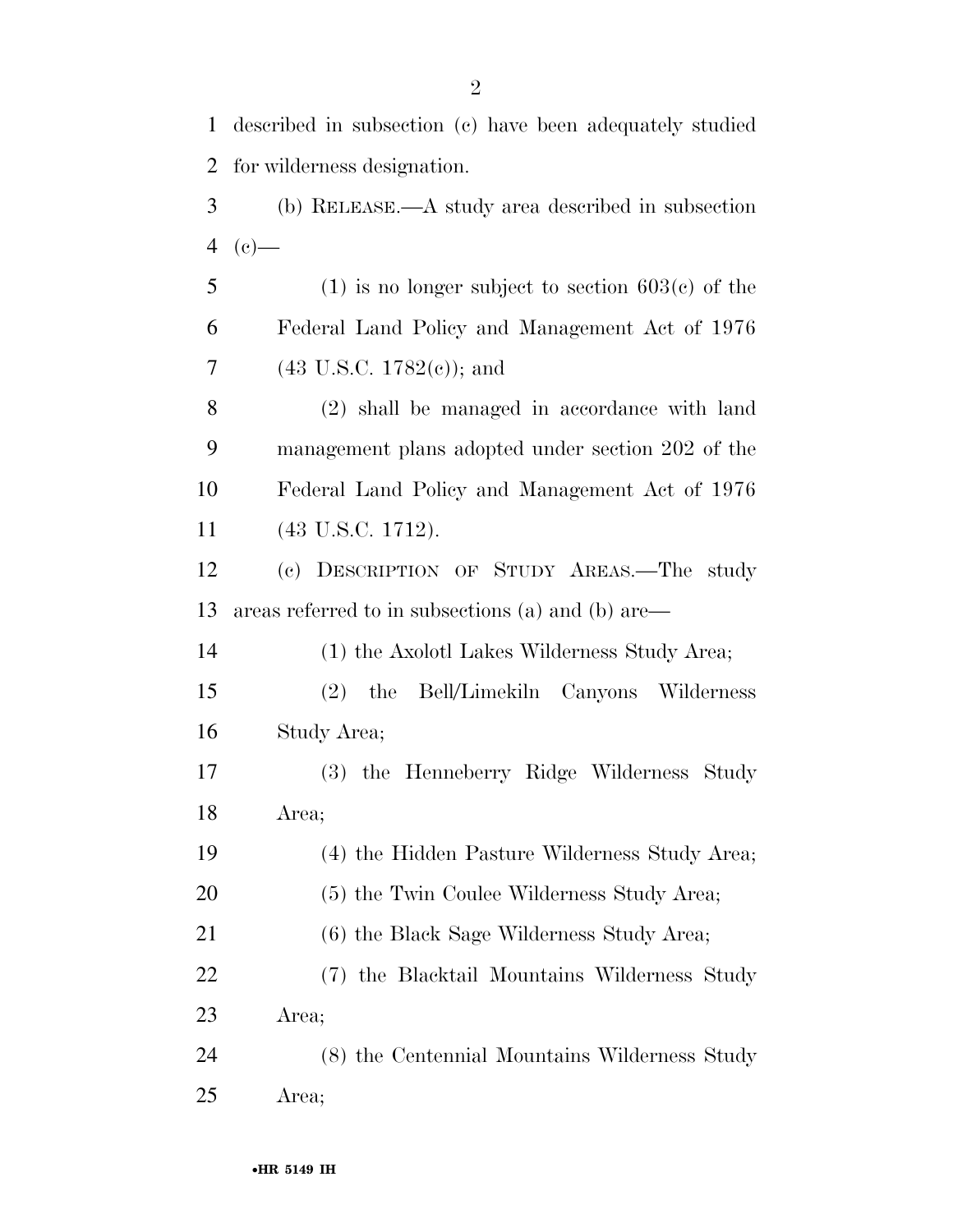| $\mathbf{1}$   | (9) the East Fork Blacktail Deer Creek Wilder- |
|----------------|------------------------------------------------|
| $\overline{2}$ | ness Study Area;                               |
| 3              | $(10)$ the public land that is —               |
| $\overline{4}$ | (A) included in the Farlin Creek Wilder-       |
| 5              | ness Study Area; and                           |
| 6              | (B) not depicted on the map entitled "East"    |
| 7              | Pioneers Wilderness" and dated September 13,   |
| 8              | 2010;                                          |
| 9              | (11) the Ruby Mountains Wilderness Study       |
| 10             | Area;                                          |
| 11             | (12) the Bitter Creek Wilderness Study Area;   |
| 12             | (13) the Billy Creek Wilderness Study Area;    |
| 13             | (14) the Bridge Coulee Wilderness Study Area;  |
| 14             | (15) the Seven Blackfoot Wilderness Study      |
| 15             | Area;                                          |
| 16             | (16) the Terry Badlands Wilderness<br>Study    |
| 17             | Area;                                          |
| 18             | (17) the Hoodoo Mountain Wilderness Study      |
| 19             | Area;                                          |
| 20             | (18) the Wales Creek Wilderness Study Area;    |
| 21             | (19) the Antelope Creek Wilderness<br>Study    |
| 22             | Area;                                          |
| 23             | (20) the Cow Creek Wilderness Study Area;      |
| 24             | (21) the Dog Creek South Wilderness Study      |
| 25             | Area;                                          |